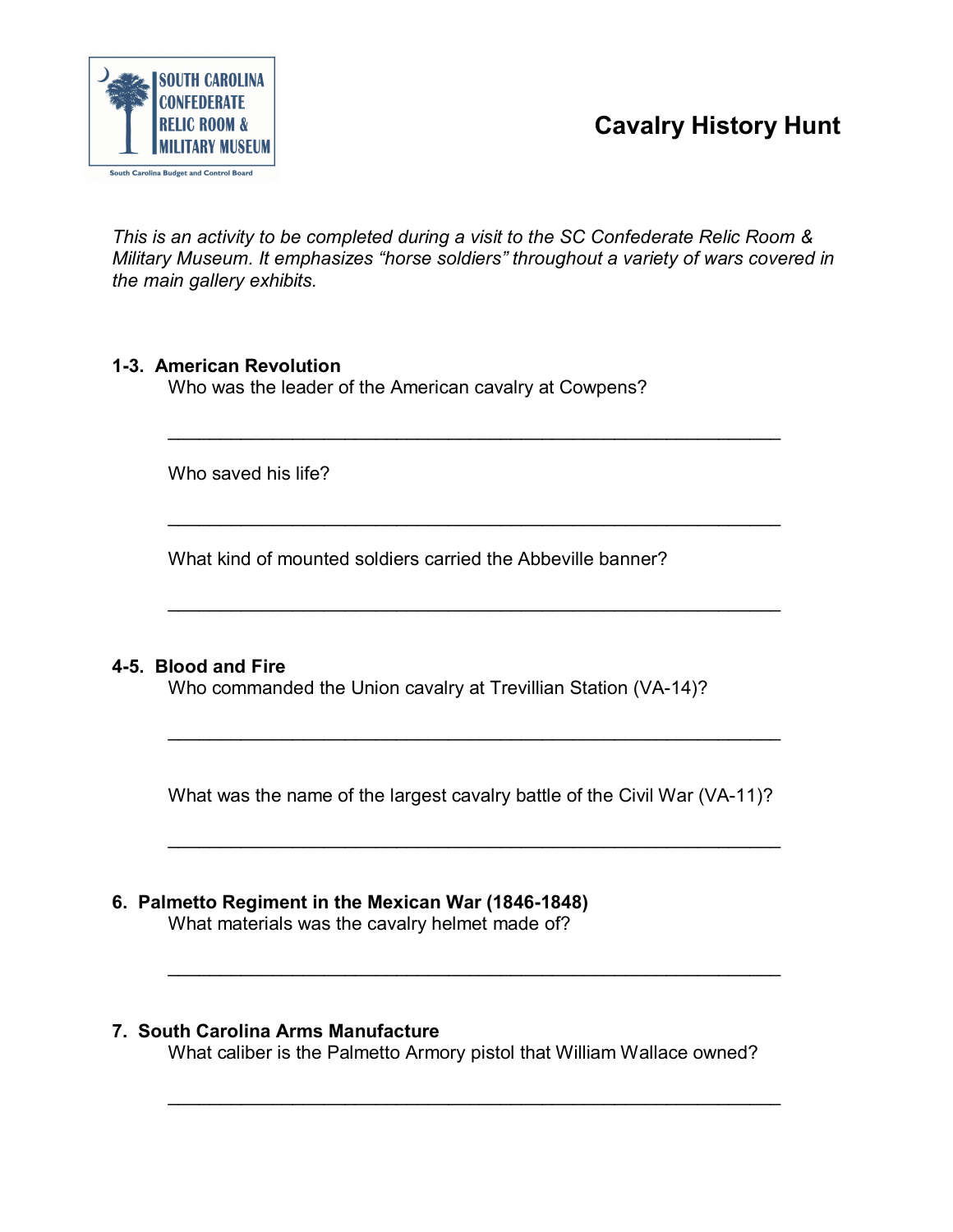# **8. Spirit of War**

What emblem is on the South Carolina militia sword belt buckle?

 $\mathcal{L}_\text{max}$  , and the contract of the contract of the contract of the contract of the contract of the contract of the contract of the contract of the contract of the contract of the contract of the contract of the contr

 $\overline{\phantom{a}}$  , and the contribution of the contribution of the contribution of the contribution of the contribution of the contribution of the contribution of the contribution of the contribution of the contribution of the

 $\overline{\phantom{a}}$  , and the contribution of the contribution of the contribution of the contribution of the contribution of the contribution of the contribution of the contribution of the contribution of the contribution of the

 $\mathcal{L}_\text{max}$  , and the contract of the contract of the contract of the contract of the contract of the contract of the contract of the contract of the contract of the contract of the contract of the contract of the contr

 $\overline{\phantom{a}}$  , and the contribution of the contribution of the contribution of the contribution of the contribution of the contribution of the contribution of the contribution of the contribution of the contribution of the

 $\overline{\phantom{a}}$  , and the contribution of the contribution of the contribution of the contribution of the contribution of the contribution of the contribution of the contribution of the contribution of the contribution of the

# **9. Firing on Fort Sumter**

Where did the owner of the M1851 Colt revolver graduate from?

# **10. South Carolina: 1861**

What district is Sergeant Henry W. Alewine from in South Carolina?

# **11. South Carolina Martial Tradition**

What cavalry symbol is depicted in a patch on the right collar of Kimberly Hampton's uniform?

#### **12. Running the Blockade**

In what country were the leather artifacts made?

# **13. Siege of Charleston**

What cavalry item was made from a salvaged piece of the USS Keokuk?

 $\overline{\phantom{a}}$  , and the contribution of the contribution of the contribution of the contribution of the contribution of the contribution of the contribution of the contribution of the contribution of the contribution of the

#### **14. The Devil Himself**

Who was the letter in the case written by?